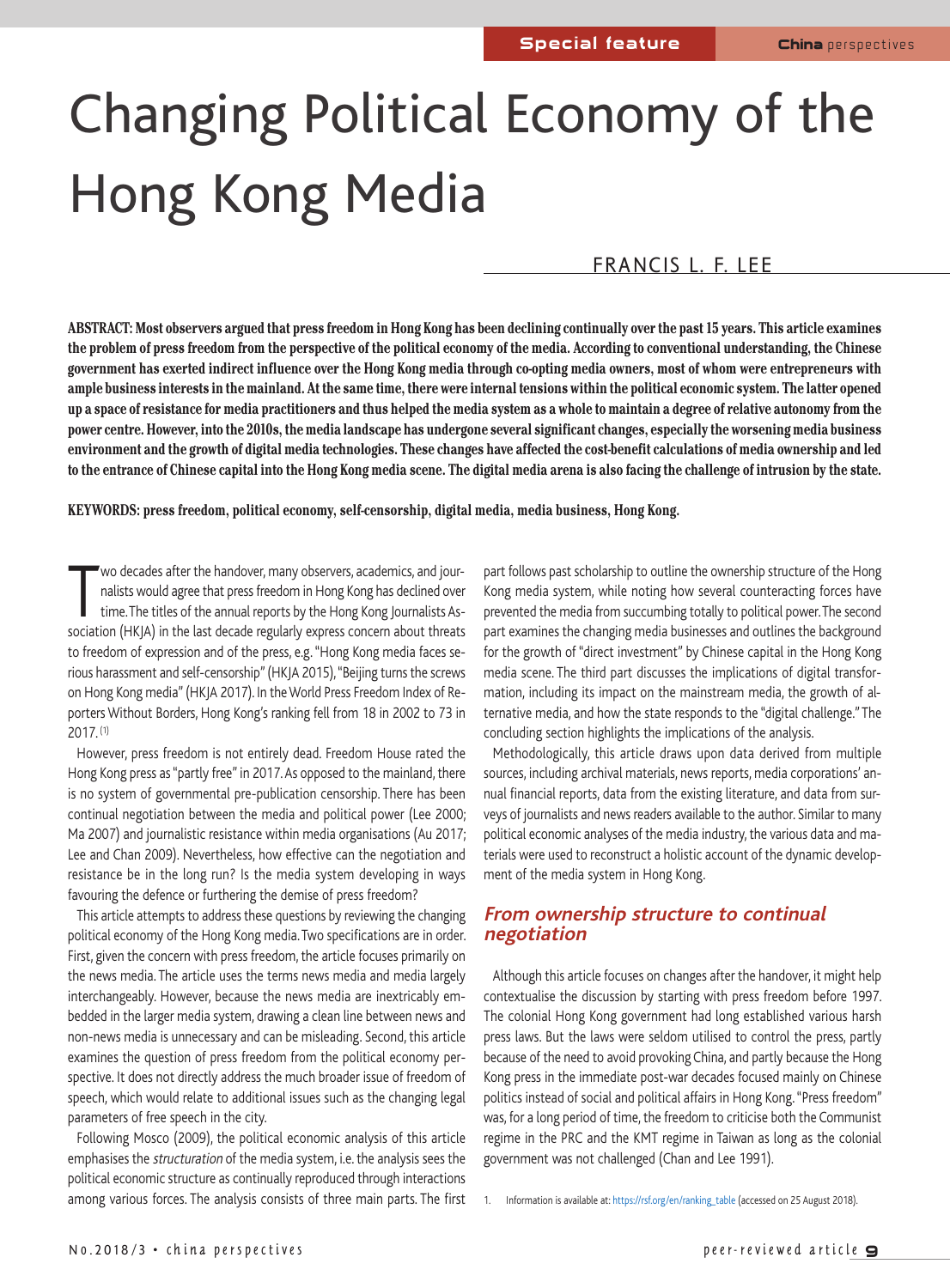| <b>Name</b>          | Origin    | <b>Media position</b>                                | <b>Titles in political society</b>                                              |  |  |  |
|----------------------|-----------|------------------------------------------------------|---------------------------------------------------------------------------------|--|--|--|
| WANG Jing            | Mainland  | Major shareholder, ATV (until 2015)                  | CPPCC (2003-2013)                                                               |  |  |  |
| LIU Changle          | Mainland  | Major shareholder, ATV (until 2007)                  | CPPCC (2003-2023) / GBS 2016 / SBS 2010                                         |  |  |  |
| <b>CHAN Wing-kee</b> | Hong Kong | Major shareholder, ATV (until 2016)                  | CPPCC (2003-2018) / NPC (1993-2003)                                             |  |  |  |
|                      |           |                                                      | GBM 2016 / GBS 2000                                                             |  |  |  |
| LI Ruigang           | Mainland  | Vice-Chairman, TVB (since 2016)                      | Deputy secretary general of the Communist Party in Shanghai<br>$(2011 - 2012)$  |  |  |  |
| Henry CHENG          | Hong Kong | Major shareholder, Cable TV (since 2017)             | CPPCC (1993-2018) / GBS 2001                                                    |  |  |  |
| David YAU            | Hong Kong | Major shareholder, Cable TV (since 2017)             | CPPCC (2013-2023)                                                               |  |  |  |
| Douglas WOO          | Hong Kong | Major shareholder, Cable TV (until 2017)             | Member of Beijing Municipal People's Political Consultative                     |  |  |  |
|                      |           |                                                      | Conference (2013-2023)                                                          |  |  |  |
| Peter WOO            | Hong Kong | Founding Chairman, Cable TV (until 2017)             | CPPCC (1998-2018) / GBS 1998                                                    |  |  |  |
| LI Ka Shing          | Hong Kong | Owner, Metro Broadcast (under CK Hutchison Holdings) | GBM 2001                                                                        |  |  |  |
| <b>Victor LI</b>     | Hong Kong | Owner, Metro Broadcast (under CK Hutchison Holdings) | CPPCC (1998-2023)                                                               |  |  |  |
| <b>Richard LI</b>    | Hong Kong | Owner, NOW TV Chairperson, HK Economic Journal       | Member of Beijing Municipal People's Political Consultative                     |  |  |  |
|                      |           |                                                      | Conference (2013-2018)                                                          |  |  |  |
| Charles HO           | Hong Kong | Chairperson, Sing Tao News Corporation               | CPPCC (1998-2023) / GBM (2014)                                                  |  |  |  |
| <b>FUNG Siu Por</b>  | Hong Kong | Chairman, HK Economic Times                          | GBS (2003)                                                                      |  |  |  |
| MA Ching-kwan        | Hong Kong | Honorary Chairperson, Oriental Press Group Ltd.      | CPPCC (2003-2013)                                                               |  |  |  |
| MA Yun               | Mainland  | Major shareholder, SCMP (since 2016)                 | Zhejiang Province People's Political Consultative Conference<br>$(2008 - 2012)$ |  |  |  |

#### **Table 1 – Selected list of past or present owners or major shareholders of media organisations**

Notes: Adopted and revised based on Ma (2007) and updated in 2017-2018. CPPCC = Chinese People's Political Consultative Conference; NPC = National People's Congress; GBM = Grand Bauhinia Medal; GBS = Gold Bauhinia Star; SBS = Silver Bauhinia Star.

The situation changed in the 1980s when a "local society" was formed. But at the same time, the Sino-British negotiations and joint declaration on the future of Hong Kong resulted in a "dual power structure" in which the power and influence of China and Britain balanced out each other. The Hong Kong press thus enjoyed an unprecedented degree of freedom in the transition period (i.e. 1984-1997) (Chan and Lee 1991). Nevertheless, as the handover approached, China's influence increased, and the political economic structure of the Hong Kong media system also started to change.

#### **Ownership structure**

Major changes in media ownership began before the handover, and it was clear that co-opting media owners would be the most important means by which the Chinese government tamed the Hong Kong press. The purchase of South China Morning Post (SCMP) by Robert Kuok and the purchase of Chinese daily Ming Pao by Tiong Hiew King, both Malaysian tycoons, in 1993 and 1995 respectively, were among the most notable cases. The presumed economic logic behind these purchases is that being the owner of a Hong Kong news organisation provides the business person a kind of symbolic capital that can be used in exchange for social and political capital in the mainland. As a feature article by The Initium wrote:

[According to a former Ming Pao executive], after purchasing Ming Pao, Tiong Hiew King (…) indeed became someone local officials would treat seriously because of his identity as "the boss of Ming Pao." (2)

The former Ming Pao executive was also quoted as saying that Tiong purchased the newspaper at a loss, but Tiong did not mind because the real gain did not come from the media business. It is difficult for academics to document how the "real gain" can be materialised, but what the executive

said at least illustrates the common understanding of the symbolic value of "being a Hong Kong media owner." In fact, over the years, some media outlets continued to attract business investment despite the losses they had sustained. The most obvious case is Asia Television Ltd. (ATV), one of the two free TV broadcasters in the city between the late 1970s and 2016, which continued to attract new investors during the 2000s despite having very low audience ratings and registering financial losses for years.

By the mid-2000s, most media organisations in Hong Kong were owned by business people with heavy business interests in the mainland. Fung (2007) described the situation as non-organisational concentration of ownership, i.e. the concentration of media into the hands of not a single corporation, but a group of business people sharing the same basic interest in appeasing the Chinese government.

The relationship between the media owners and the state can be partly indicated by the formal titles and political awards the state meted out to the media owners. Table 1 shows a select list of major media owners in Hong Kong and their titles in political society. For instance, Hong Kong media owners in the 12<sup>th</sup> session (2013-2018) of the Chinese People's Political Consultative Conference (CPPCC) include Charles Ho of Sing Tao News Corporation, Peter Woo of Wharf (parent corporation of Cable TV before May 2017), Victor Li of CK Hutchison Holdings (parent corporation of Metro Broadcast), and David Yau of Cable TV (after his joint purchase of the company in May 2017). Ho, Li, and Yau remain members of CPPCC in the 13<sup>th</sup> session (2018-2023).

Certainly, with vast interests and connections in the mainland, the aforementioned business tycoons would have gotten their titles and awards without owning media outlets. Table 1 does not show that media ownership

<sup>2. &</sup>quot;張曉卿: 南洋華商的中國夢(三)" (Tiong Hiew King: Nanyang huashang de Zhongguo meng (san), Tiong Hiew King: The China dream of a Chinese merchant from the Southern sea (3)), The Initium, 12 August 2016, https://theinitium.com/article/20160812-mainland-tionghiewking3/ (accessed on 25 August 2018).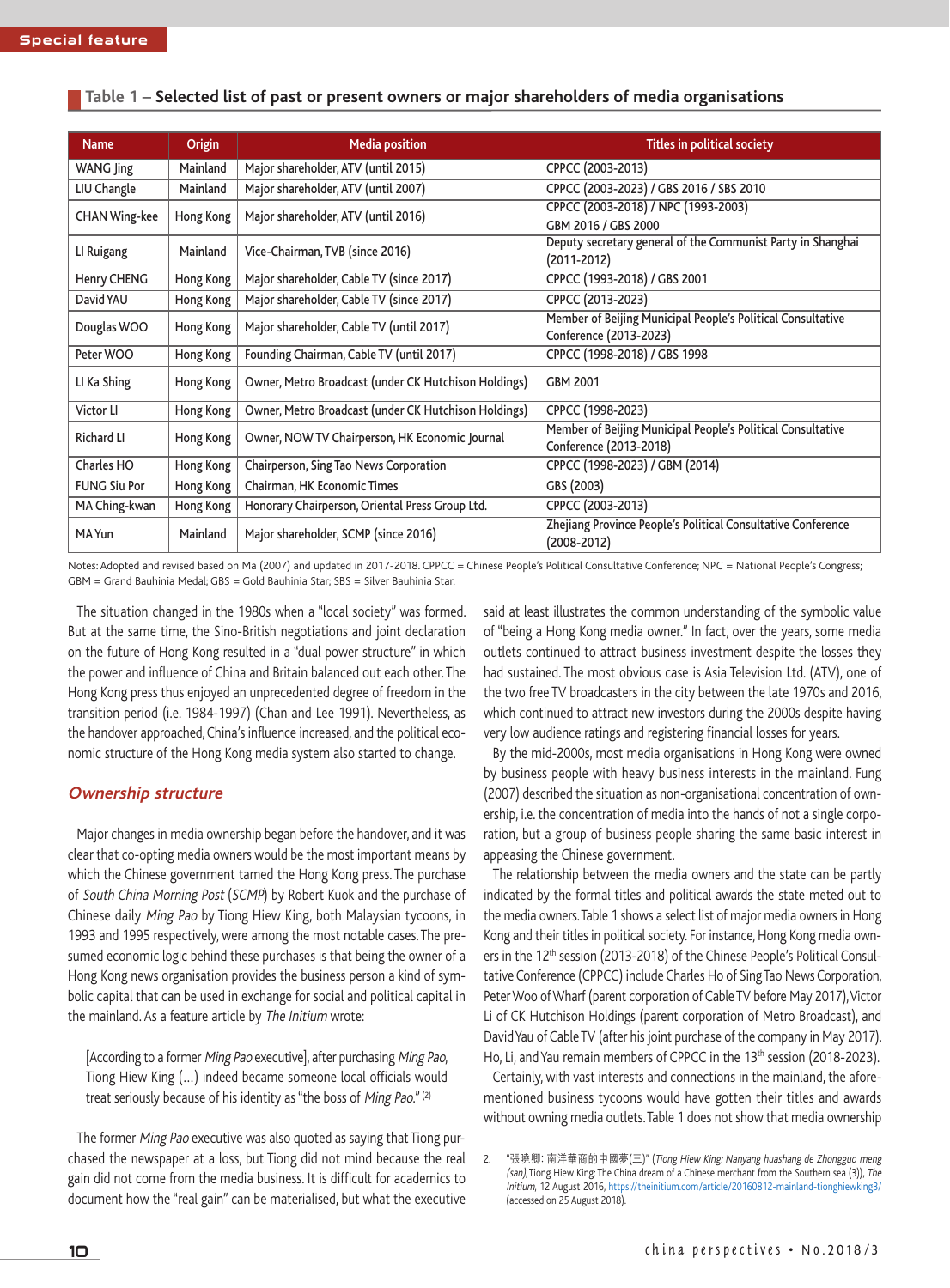leads to political recognition; it simply shows how media ownership is embedded in the web of state-business relations.

## **Forms of control and censorship**

Ownership does not entail direct intervention into newsrooms by the owners, but it entails the possibility of intervention when needed. A case in point is Ming Pao's controversial change of chief editorship in early 2014, when the former chief editor was assigned to another role within the organisation, and veteran Malaysian journalist Chong Tien Siong was "parachuted" into Hong Kong to take up the post. Chong's lack of experience regarding Hong Kong led to questions about his suitability for the job. Many Ming Pao journalists worried that his arrival signified Tiong Hiew King's attempt to tighten his control of the newspaper. No matter what the real motivation was, such a move did not occur in the first 19 years after Tiong purchased Ming Pao. It occurred in 2014, when Hong Kong was embroiled in debate surrounding the plans of Occupy Central.

The most basic reason for the usual lack of direct intervention by owners is that leaders of large business corporations are unlikely to have time to do so. Yet media theorists have distinguished between allocative and operational control (Murdock 1982). Operational control refers to the control of the daily and frontline operations of the media organisations, whereas allocative control refers to the control of basic personnel and resource allocative decisions that set up the parameters for newsroom operations. Media owners can exercise allocative control even if they do not exercise operational control.

What the allocative and personnel decisions lead to is self-censorship and constitutive censorship. C. C. Lee defined self-censorship as "a set of editorial actions ranging from omission, dilution, distortion, and change of emphasis to choice of rhetorical devices by journalists, their organizations, and even the entire media community in anticipation of currying reward and avoiding punishments from the power structure" (Lee 1998: 57). Suspected cases of self-censorship occurred regularly after the handover, including the firing of media personnel known for their critical views toward the government and highly questionable treatment of sensitive stories (e.g. Cheung 2003; HKJA 2015). In surveys of Hong Kong journalists over the years, the percentage of respondents seeing self-censorship as present and serious rose from 13.3% in 2001 to 39.0% in 2011. (3)

However, self-censorship is notoriously difficult to prove. Suspected attempts to enforce self-censorship within one's news organisation were never admitted as such, and it is difficult for observers to prove with certainty whether questionable treatment of a news story is politically motivated or simply a wrongheaded judgment. Besides, self-censorship is difficult to pinpoint because it may not be needed. Through resource allocation, adjusting the routines of news operations, and the production of informal norms and tacit rules within newsrooms, news organisations can end up producing largely pro-government content without conscious self-censorship.

Theoretically, Jansen (1988) developed the concept of constitutive censorship to refer to censorship resulting from how human communities establish rules and norms of discourse that delimit what can and cannot be said. Au (2017) applied the notion to examine how political biases are produced through newsroom routines and practices, such as authority supremacy (i.e. to take whatever the authorities say as valid), novice conformity (i.e. the tendency for new journalists to conform to superiors), and enhanced non-agenda setting (i.e. to avoid setting the media's own agenda based on independent news judgment). These norms and practices were established within newsrooms over time. Their overall consequence is the marginalisation of critical and in-depth reporting of important and sensitive matters.

## **Counteracting forces and the paradox of political economy**

Despite the embedding of the mainstream media into the political economic structure, the demise of press freedom was incomplete because of the presence of counteracting forces. One of the most important counteracting forces is journalistic professionalism. Historically, the Hong Kong media took up the liberal conception of journalistic professionalism as their legitimating creed in the 1980s. Journalists see themselves as autonomous agents serving the public interest rather than the interests of political and economic power (Chan, Lee, and So 2012). They saw the provision of timely and accurate information as the most important role of the media, followed by helping the public to understand government policies and monitoring the power holders (So and Chan 2007).

Professionalism is also the dominant discourse within many newsrooms. In fact, suspicious acts of self-censorship were often couched in professional and/or technical terms. For instance, during the Umbrella Movement, Television Broadcasting (TVB) aired a story in the early morning of 15 October 2014 showing seven police officers beating a protester. The voice-over was later revised to the effect of not explicitly describing the police as "beating and kicking" the protester. Facing public outcry, the news director of TVB claimed that the original voiceover was not "objective." In other words, the discourse of professionalism was employed to justify a controversial decision. However, as long as professionalism remains the dominant discourse, it means that frontline journalists can also use professionalism to argue against their superiors (Lee and Chan 2009).

Market concerns constituted another potential counteracting force. Most Hong Kong media outlets are commercial entities. Although it was noted that some owners may not care too much if their media organisations are highly profitable or not, losses incurred by media businesses would still constitute "costs" that cannot be totally ignored. Media organisations have the incentive to refrain from the most conspicuous forms of self-censorship because the latter could undermine credibility. Therefore, for a long period of time after the handover, some mainstream media remained highly critical of the SAR government even as they became docile when covering China. Journalists also acknowledged that self-censorship through tone adjustment was more common than through the more unjustifiable move of totally ignoring certain news stories (Chan et al. 2012).

Moreover, as long as a substantial proportion of Hong Kong citizens hold pro-democracy views, there would be a market for such ideas and information. Apple Daily is the most obvious example of a media outlet adopting the pro-democracy stance as their "marketing position." Another example is radio phone-in talk shows on public affairs. At least in the first decade after the handover, radio talk shows attracted a substantial audience and constituted an important channel for the voicing of highly critical views (Lee 2014).

The existence of even a couple of relatively daring outlets has significant implications for the media system. Their presence helps push the boundary

<sup>3.</sup> The figures came from the author's own analysis of data collected by the School of Journalism and Communication at the Chinese University of Hong Kong.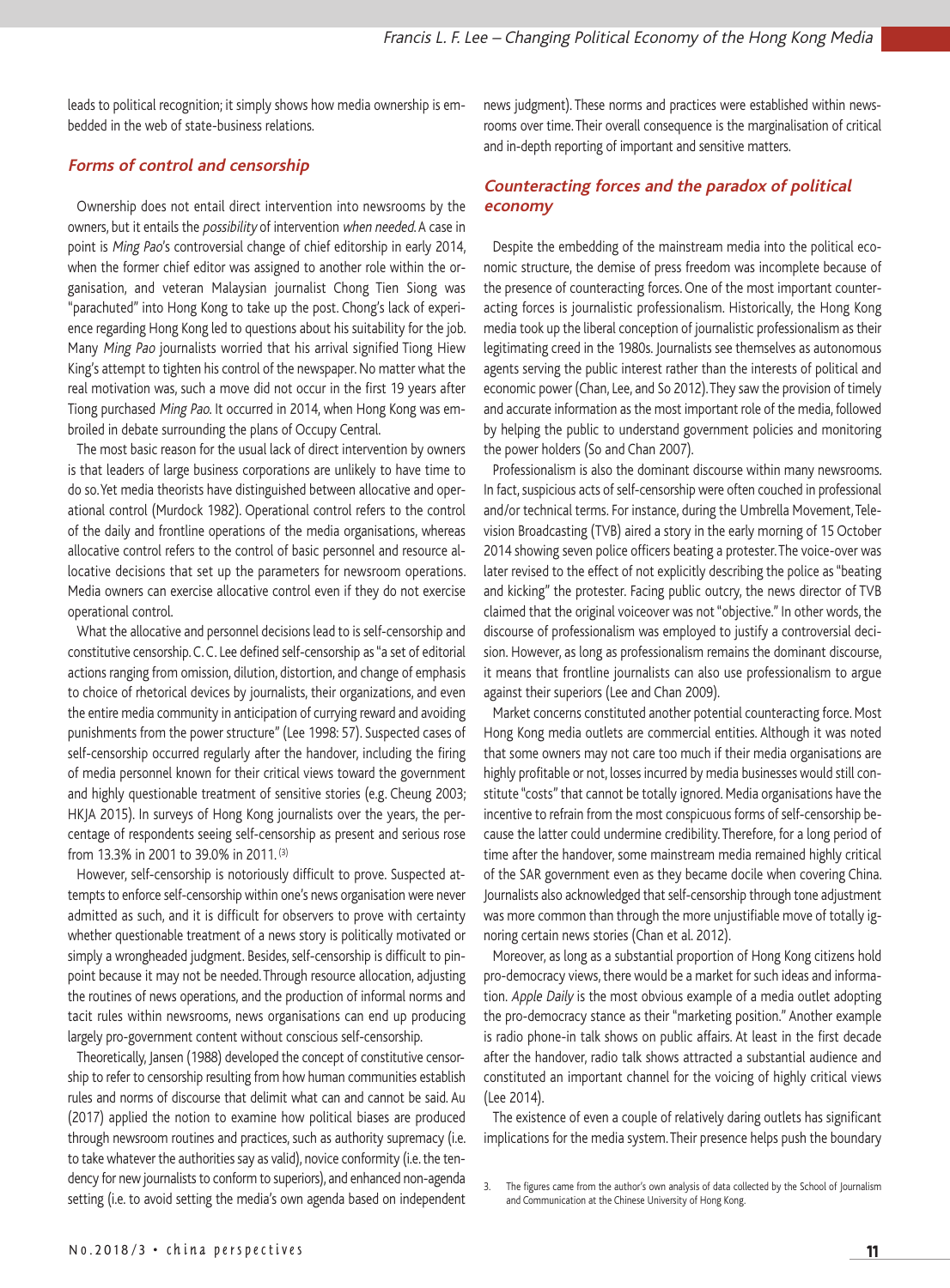| Year   |                             | <i>i</i> -cable              | <b>Operating profits of Wharf Holdings</b><br>by geographical location |                  |              |
|--------|-----------------------------|------------------------------|------------------------------------------------------------------------|------------------|--------------|
|        | <b>Cable TV subscribers</b> | Internet service subscribers | <b>Profit</b>                                                          | <b>Hong Kong</b> | <b>China</b> |
| 2001   | 560,000                     | 160,000                      | 167                                                                    | ---              | ---          |
| 2002   | 605,000                     | 225,000                      | 117                                                                    | $---$            | $- - -$      |
| 2003   | 656,000                     | 258,000                      | 220                                                                    | $---$            | ---          |
| 2004   | 702,000                     | 291,000                      | 284                                                                    | $---$            | $---$        |
| 2005   | 738,000                     | 320,000                      | 583                                                                    | ---              | ---          |
| 2006   | 786,000                     | 328,000                      | 181                                                                    | $---$            | ---          |
| 2007   | 882,000                     | 306,000                      | 183                                                                    | 8,445            | 876          |
| 2008   | 917,000                     | 267,000                      | (111)                                                                  | 7,438            | 111          |
| 2009   | 1,000,000                   | 249,000                      | (40)                                                                   | 7,605            | 918          |
| 2010   | 1,101,000                   | 228,000                      | (267)                                                                  | 7,977            | 1,228        |
| 2011   | 1,106,000                   | 218,000                      | (179)                                                                  | 8,843            | 2,512        |
| 2012   | 1,089,000                   | 201,000                      | (278)                                                                  | 10,121           | 4,019        |
| 2013   | 1,060,000                   | 196,000                      | (93)                                                                   | 9,882            | 3,362        |
| 2014   | 1,002,000                   | 186,000                      | (140)                                                                  | 11,549           | 2,701        |
| 2015   | 851,000                     | 171,000                      | (233)                                                                  | 11,409           | 3,406        |
| 2016   | 909,000                     | 156,000                      | (313)                                                                  | 12,780           | 4,234        |
| 2017** | 850,000                     | 149,000                      | (363)                                                                  | 11,447           | 9,124        |

#### **Table 2 – Performance of i-cable 2001-2017**

Notes: Information is derived from the annual financial reports of i-cable and Wharf Holdings (HK). Figures in the last three columns are in million Hong Kong dollars. Bracketed figures represent losses. \*\* Wharf sold i-cable to a new group of investors in mid-2017.

of acceptable public discourse. They play the role of the "first publishers" of critical viewpoints and sensitive information. Once certain views and information are publicised, other media outlets find it more difficult to ignore the matter. In other words, the presence of a few relatively daring outlets could effectively maintain a degree of heterogeneity in public discourse.

In sum, many studies saw the political economic structure of the Hong Kong media system as the root of the city's "problem of press freedom." Yet professionalism, market forces, and a certain degree of diversity within the media system helped counter political pressure. Such an analytical framework remains applicable to the current situation. But there have also been more recent changes in the political economy of the Hong Kong media, especially in relation to the market and technological environment for media businesses.

## **Changing media businesses and the entrance of Chinese capital**

As noted earlier, the presumption underlying the politics of media owner co-option is that owning a Hong Kong media outlet constitutes a form of symbolic capital useful for business people when they enter the mainland. This implies a cost-benefit calculation with two basic questions: 1) How profitable or costly is it to run a specific Hong Kong media outlet? 2) To what extent is being a Hong Kong media owner actually tied to or capable of bringing about profits in the mainland?

Answers to these two questions can vary over time and across media firms. This section uses Cable TV and Ming Pao as two illustrative cases. Both are important media outlets: Cable TV is the first pay multichannel television service provider in Hong Kong and one of only four television service providers in the city in 2018,  $(4)$  whereas *Ming Pao* has been a prominent—in terms of circulation, credibility, and influence—elite-oriented newspaper in the city. Related to the concern of political economy, Cable TV is an example of a media company owned by a bigger conglomerate running a wide range of businesses, whereas Ming Pao belongs to a larger media corporation. Combined together, they can shed light on the changing incentive structure that media owners have to face.

## **Cable TV**

In 1985, the Hong Kong government announced the plan to introduce multichannel cable television into Hong Kong as part of a plan to strengthen the city's information infrastructure (Lau 1988). Given the huge initial investment needed, the government offered the operator monopoly status for three years (which was later extended to six years). Wharf Cable Ltd., owned by Wharf Holdings (HK), won the bid and became the first pay multichannel television operator in Hong Kong in October 1993.

The development of the business was slow. Cable TV withstood a loss of HK\$650 million in 1995 and HK\$580 million in 1996. The government extended the monopoly status of Wharf Cable and started to allow it to sell advertising, originally banned because of opposition from the free television broadcasters. Wharf Cable broke even in February 1998. Then, in August 1999, the SAR government invited the company to submit an application for operating telecommunication services over its cable network. The company was renamed "i-cable" and started providing Internet services in February 2000 (Lee 2007).

The offering of Internet service helped stabilise the business of the company. i-cable consistently made profits between 2001 and 2007 (Table 2). Meanwhile, the government opened up the pay television market. NOW

4. The other three are Television Broadcasting Ltd. (free-to-air), ViuTV (free-to-air), and NOW TV (pay service). ViuTV and NOW TV are owned by the same corporation.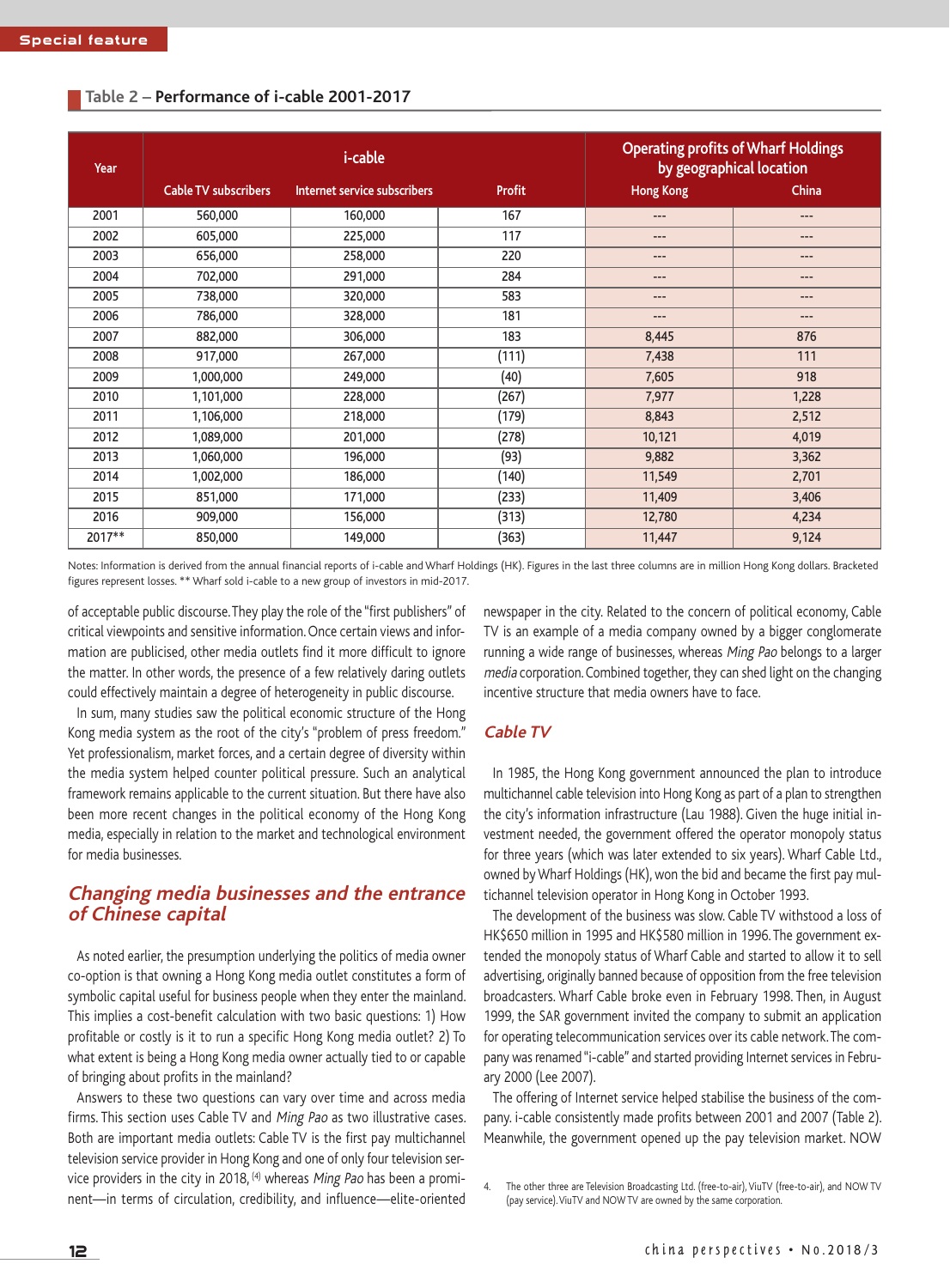|                      | 2009  | 2010 | 2011 | 2012  | 2013 | 2014 | 2015             | 2016  | 2017  |
|----------------------|-------|------|------|-------|------|------|------------------|-------|-------|
| HK & China           | 3.8   | 5.3  | 9.2  | 9.7   | 6.3  | 4.6  | (1.8)            | (3.8) | (0.6) |
| Southeast Asia       | 52.6  | 64.4 | 72.7 | 70.0  | 66.5 | 48.4 | 39.6             | 28.3  | (3.0) |
| <b>North America</b> | (0.4) | 3.5  | 1.5  | (0.0) | 0.9  | 0.3  | $^{\prime}$ 1.0) | (1.1) | (2.5) |
| Total                | 55.8  | 75.0 | 85.8 | 81.5  | 78.0 | 57.1 | 43.1             | 25.9  | (3.7) |

#### **Table 3 – Media Chinese International Ltd.'s profits/losses by region, 2009-2017**

Notes: A fiscal year for the company begins in April, i.e. 2017 refers to April 2017 to March 2018. Figures are sectoral profits before tax in million USD. Bracketed figures are losses. "Total" includes profits or losses accrued through "travel and travel-related services," which are not broken down geographically. Information was derived from the company's annual reports.

TV, owned by telecommunication company PCCW, began broadcast in September 2003. TVB also offered its own pay television service in 2004. As Table 2 shows, 2003 and 2004 marked the peak of Cable TV's profitability.

This is not the place to go into the details of the pay TV business. Suffice it to note that Hong Kong is a small market with only about 2.4 million households, and the services offered by different pay TV providers are similar to each other. Since the 2000s, pay TV services also faced the challenge of the Internet, which offers virtually unlimited amounts of often free audiovisual entertainment. i-cable began to sustain a loss in 2008. The losses reached HK\$313 million for i-cable and HK\$277 million for its TV operations in 2016. Finally, after nine years of continual losses, Wharf Holdings (HK) Ltd. decided not to continue to support the operation of i-cable and sold it to a new group of investors in April 2017.

It might seem normal for Wharf to offload an unprofitable business. In fact, the losses of i-cable increased further to HK\$363 million in 2017. But following the earlier discussion, one might ask why Wharf was unwilling to continue to take the loss if owning Cable TV could bring about benefits in the mainland. In fact, Wharf's businesses in both Hong Kong and the mainland are huge and growing (Table 2). Its operating profits in the mainland rose from HK\$918 million in 2009 to HK\$4,234 million in 2016. Its operating profits in Hong Kong also reached HK\$12,780 million in 2016. In other words, in 2016, the loss of i-cable is less than 2% of the profits Wharf derived from Hong Kong and the mainland. When one explains Wharf's decision to offload i-cable, the worsening business environment for pay television is a partial answer. One also needs to consider how the cost-benefit calculation associated with owning a Hong Kong media outlet might have changed.

#### **Ming Pao**

Starting as a tabloid in the late 1950s, Ming Pao became an influential middle-class oriented Chinese daily by the 1980s (Cheung 2007). Originally owned by the famous novelist and essayist Louis Cha, the paper was sold to Hong Kong businessman Yu Punhoi in 1991 and then to Malaysian businessman Tiong Hiew King-founder and owner of the timber company Rimbunan Hijau Group—in 1995. Tiong entered the media business when he purchased Malaysia's Chinese newspaper Sin Chew Daily in 1988 one year after the paper was closed down by prime minister Mahathir amidst severe racial conflicts. He bought Guangming Daily in 1992 and then became the main shareholder of Yayasan Nanyang Press (which owns Nanayang Siang Pau and China Press) in 2006. In 2008, Tiong established Media Chinese International Ltd. by combining Ming Pao with his newspaper businesses in Malaysia. The move even brought him the nickname "Asia's Rupert Murdoch."(5)

Tiong thus differs from Peter Woo of Wharf in that he has a relatively bigger interest in the media business itself. Notably, he has the experience of running relatively independent newspapers in the context of authoritarian countries. His Chinese dailies in Malaysia are, on the whole, more neutral on political matters when compared to the Malay and Anglophone press in the country, which tend to be more explicitly pro-government (Abbott and Givens 2015). In one sense, Ming Pao's approach of "intensified objectivity" (Lee and Lin 2006) after the handover—i.e. to emphasise or even over-emphasise objectivity and neutrality in order to avoid political risks yet without turning oneself totally into a government mouthpiece—is similar to the performance of the Malaysian Chinese newspapers under Tiong.

With numerous Chinese-language media outlets in hand, Tiong was interested in expanding not only his timber business but also his media business in China. Ming Pao collaborated with Guangzhou Daily in the mid-2000s to publish the North American edition of the latter newspaper (Fung 2007). The 2008 annual report of Media Chinese International Ltd. stated that the company had started to develop their markets in "Chinese communities beyond their existing regional/local markets" through franchised magazines. In November 2009, the company purchased 25.4% of the shares of ByRead Inc., then the biggest mobile reading platform in the mainland with more than 25 million users at that time.

Despite such efforts, the corporation has failed to truly develop a substantive business presence in mainland China due to tight control of media entrance by the Chinese government. By the end of year 2017, on the website of the corporation, there are only three items listed under the category of businesses in the mainland: 1) the mainland edition of the British car magazine Top Gear, 2) the entertainment information website hihoku.com, and 3) mingwatch.com, a website providing information about watches.

As Table 3 shows, the Hong Kong and China sector of Media Chinese International Ltd. has not been particularly profitable. Between 2009 and 2014, the profits generated from the HK/China region were typically only about 10% of the profits the corporation obtained from Southeast Asia. Since the early 2010s, the profits from Hong Kong and China declined continually, and losses were registered in each year between 2015 and 2017 (though the corporation's performance in Southeast Asia also suffered). Against this background, right after Chinese e-commerce giant Alibaba purchased SCMP in December 2015, there were rumours of Alibaba's plan to purchase Ming Pao. A Malaysian media observer wrote:

From the business perspective, if Alibaba offers a good price (which is not difficult), selling the hot potato of Hong Kong's (and North America's) Ming Pao is not bad for Media Chinese International Ltd.

5. "Tiong Hiew King: The China dream of a Chinese merchant from the Southern sea," op. cit.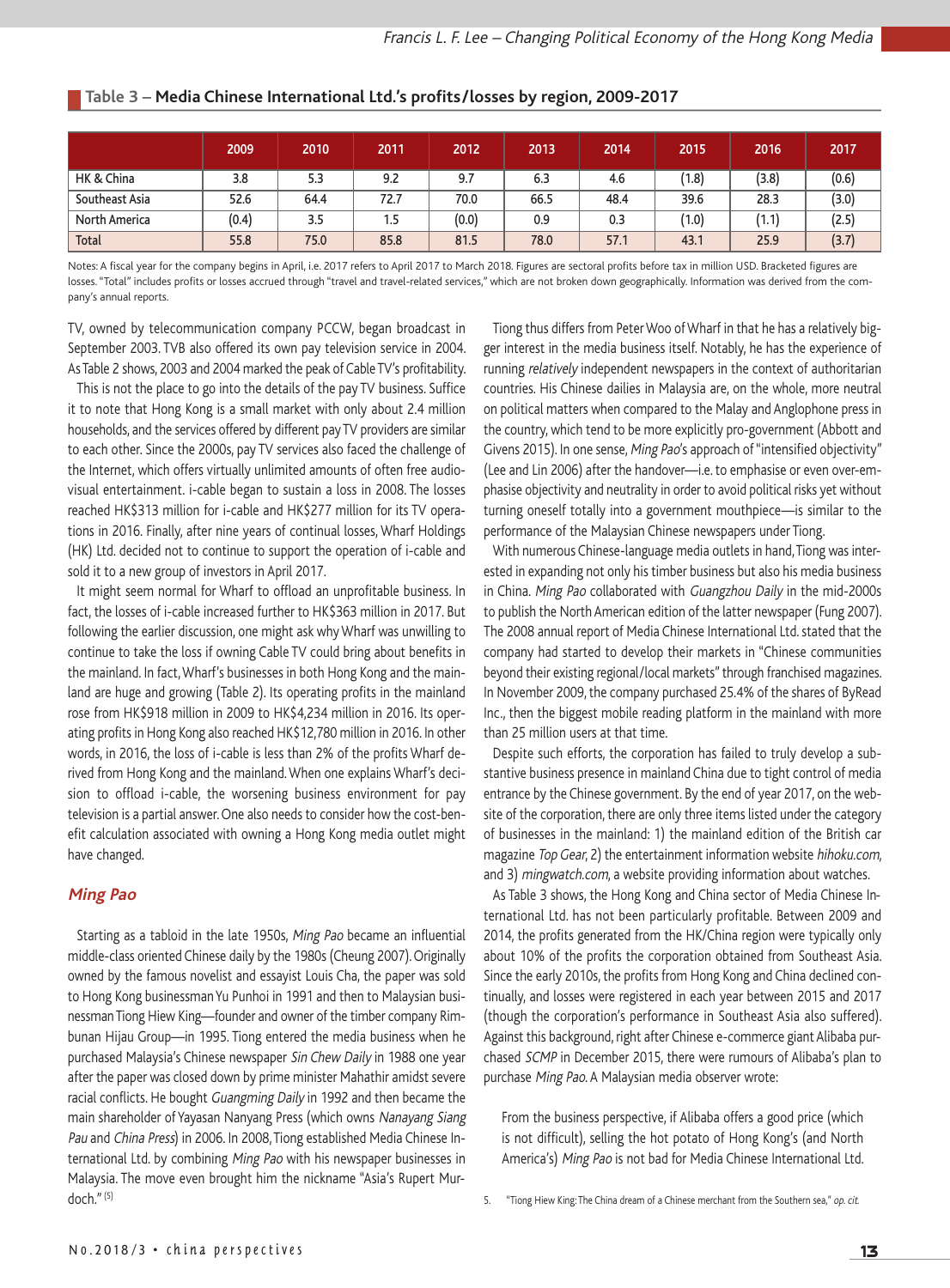(…). China in 2015 is no longer China in 1995. Tiong Hiew King's dream of being Asia's Murdoch is already dying. (6)

Alibaba's rumoured purchase of Ming Pao did not materialise. But the emergence of the rumour and passages such as the above do point to a general perception that, into the mid-2010s, owning a Hong Kong media outlet is no longer as "sensible" as it was.

## **Changing incentive structure and the entrance of Chinese capital**

The obvious first point to note from the above discussions of Cable TV and Ming Pao is the increasingly adverse business environment for the Hong Kong media. Both companies, and in fact other media organisations including dominant players such as TVB, have witnessed declining profits or increasing losses in the past several years. A main reason for the decline is the digital transformation of the media system, an issue to be discussed in the next section. The straightforward implication here is that the opportunity costs associated with owning a media organisation have increased.

A second point worth noting is that the mainland Chinese media market has remained largely closed to outsiders. China's entrance into the World Trade Organisation in 2001 at one point led to anticipation of the gradual opening up of the media market. But 15 years later, the distribution of even entertainment content ranging from Hollywood movies to Korean TV dramas is still subjected to tight control. The policy is aimed not only at fending off ideological infiltration, but also at building China's own media industries with a view to strengthening the country's soft power (Su 2014). Hong Kong media organisations originally hoping to extend their business to the mainland found themselves facing a brick wall.

The two considerations point to the increasing costs of obtaining the symbolic capital of "being a Hong Kong media owner." On the other side of the equation, one might question if the value of "being a Hong Kong media owner" has declined. Although it is difficult to directly examine the logic of exchange in the Chinese business field, we can at least raise a question by comparing the 1990s to the 2010s. While many Hong Kong corporations were only starting to enter the Chinese market in the 1990s, 20 years later, they have already established their foothold in the mainland, as illustrated by the huge growth in profits in the case of Wharf. Influential business people in Hong Kong have established their alliance with the Chinese state, to the extent that they can even bypass the SAR government and communicate with the Central Government directly to seek their own interests (Fong 2014). If certain symbolic capital was needed for Hong Kong business people in the 1990s to obtain social and political capital in the mainland, is it possible that symbolic capital is no longer needed when they already have social and political capital?

Meanwhile, the political pressure associated with owning a Hong Kong media organisation may have become more severe in recent years. Among Hong Kong mainstream media, both Cable TV and Ming Pao have been regarded as relatively liberal. Cable TV's China news team, in particular, had received critical acclaim for their in-depth and occasionally daring coverage of China. Yet the possibility of a pro-China businessman holding a relatively liberal media outlet is premised on both the state's level of tolerance and the businessman's bargaining power. In the most recent years, as the political situation in Hong Kong has worsened and as the Chinese government has tightened ideological control over the media and society (Zhao 2016), the state's tolerance level could have been declining.

The arguments in the previous paragraphs may contain some speculative elements, but generally speaking, there are enough reasons for us to state that the incentive structure was shifting in a direction that makes owning Hong Kong media less and less attractive to a Hong Kong business person. It does not mean that no one is entering the field, but the general trend is that Hong Kong (and regional) business people are leaving the field, whereas mainland Chinese capital is entering the scene. Alibaba's purchase of SCMP and Shanghai media mogul Li Ruigang's purchase of shares of TVB were the most eye-catching moves.

Since the trend is recent, we have little knowledge at this point about the motivations and constraints behind the entrance of Chinese capital into the Hong Kong media scene. It is also too early to judge how big a difference "Chinese capital ownership" would make. Yet just as a matter of fact, since the Cable TV transaction in mid-2017, nine out of 26 mainstream media outlets in Hong Kong have mainland Chinese stakes (HKJA 2017: 5). (7)

## **Digital transformation and its implications**

A discussion of the political economy of contemporary media cannot ignore the changes brought about by digital technologies. Digital media are not so much content-producing institutions as platforms on which both old and new media institutions operate. Digital media also have become the primary platforms through which citizens acquire the news. In an online survey by the Reuters Institute for the Study of Journalism in 2017, 84% of Hong Kong respondents named "online media" (including social media) as their sources of news, and 43% named online media as their "main source" of news (Lee et al. 2017).

The following further discusses the implications of digitalisation on the news business. The discussion then turns to the new "online news outlets," with an emphasis on how political economic forces are shaping the online media landscape in Hong Kong.

## **Business problems of conventional media in the digital world**

Traditionally, media organisations operate by selling bundled content to the audience and audience attention to advertisers. When the Internet arrived in the 1990s, many news organisations began to establish their websites. In an environment where free content was widely available, most news organisations decided not to charge for online subscriptions. At the same time, corporations remained unsure about the efficacy of online advertising. Hence the conventional business model did not work in the online world: news organisations did not charge the audience for content, and the online attention they garnered did not generate much advertising revenue.

Digital advertising has grown substantially in more recent years with the further development of Internet and mobile technologies. According to statista.com, total revenue in Hong Kong's digital advertising market amounted to US\$998 million in 2018 and is expected to surpass US\$1,800 million in 2022. (8) But as digital advertising has matured, the digital media

<sup>6.</sup> Teck-Peng Chang 莊迪澎, "張曉卿會脫售明報嗎?" (Tiong Hiew King hui tuoshou Mingbao ma?, Will Tiong Hiew King sell Ming Pao?), Promethean Fire Review, 18 December 2015, http://www.pfirereview.com/20151218/ (accessed on 10 November 2017).

<sup>7.</sup> In addition to registered ownership, there are repeated rumours about mainland Chinese capital funding the purchase of media outlets by Hong Kong business people, though the rumours cannot be substantiated.

<sup>8.</sup> https://www.statista.com/outlook/216/118/digital-advertising/hong-kong# (accessed on 14 August 2018).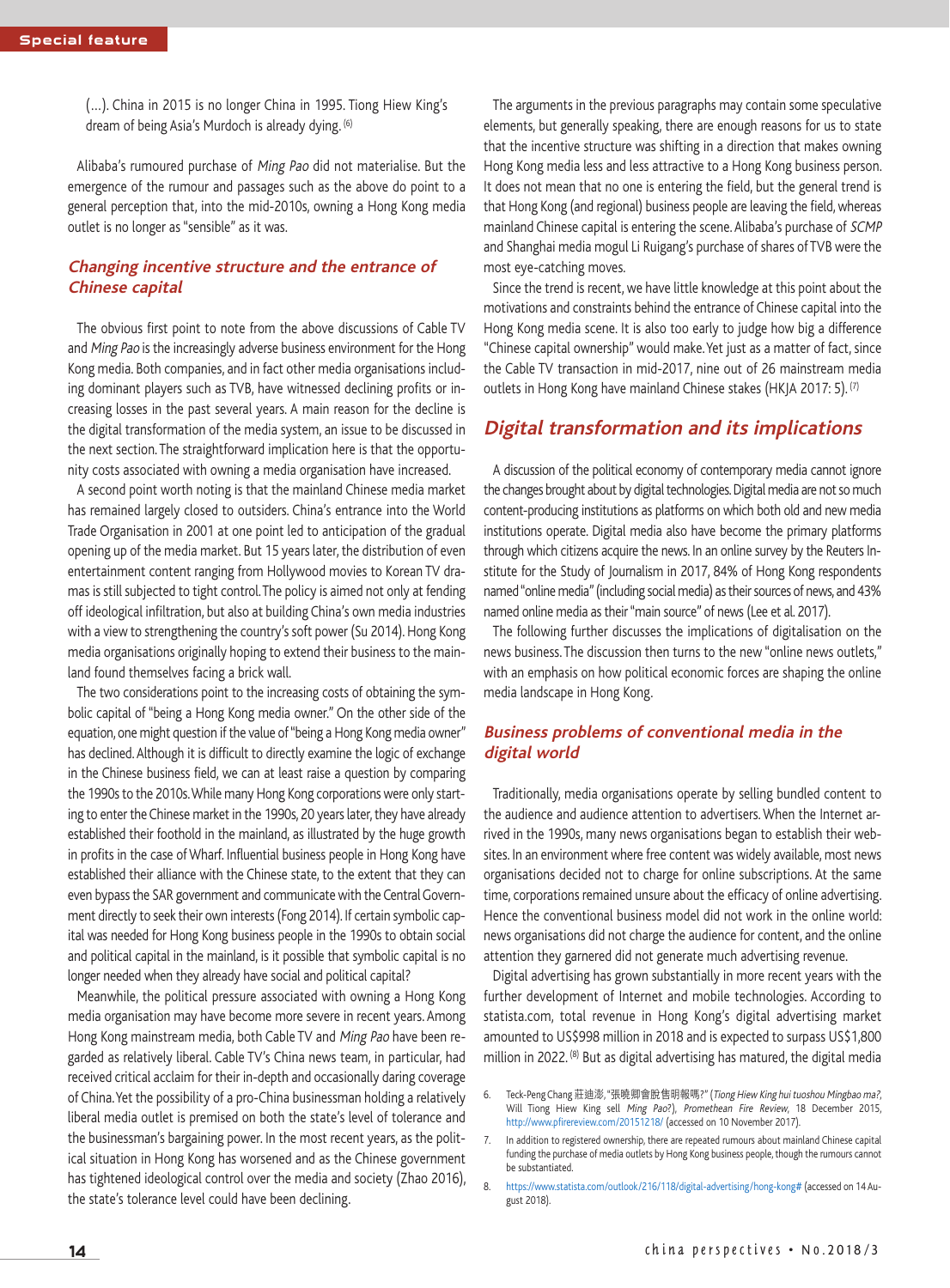|                                                    | 2010 | 2011 | 2012 | 2013  | 2014  | 2015  | 2016  | 2017  |
|----------------------------------------------------|------|------|------|-------|-------|-------|-------|-------|
| Sales of newspapers                                | 783  | 744  | 665  | 608   | 496   | 417   | 355   | 308   |
| Sales of books/magazines                           | 260  | 239  | 199  | 161   | 134   | 89    | 51    | 31    |
| Newspaper advertising                              | 1533 | 1614 | 1544 | 1325  | 987   | 665   | 455   | 343   |
| Books/Mag. advertising                             | 644  | 724  | 688  | 627   | 513   | 309   | 106   | 45    |
| Printing services                                  | 240  | 234  | 220  | 184   | 179   | 189   | 167   | 173   |
| Internet businesses                                | 13   | 47   | 157  | 364   | 648   | 660   | 650   | 594   |
| % of total accounted for by Internet<br>businesses | 0.4% | 1.3% | 4.5% | 11.1% | 21.9% | 28.3% | 36.4% | 39.8% |

## **Table 4 – Revenue breakdown of Next Media Ltd. (Next Digital since October 2015), 2010-2017**

Notes: A fiscal year for the company begins in April, i.e. 2017 refers to April 2017 to March 2018. Internet businesses include advertising income, subscription, and content provision. Figures are in million HKD and come from annual reports of the company.

environment has also been tremendously transformed. Social media (e.g. Facebook) and search engines (e.g. Google) constitute the most important platforms and gateways through which people access content. With access to "big data" and thus the ability to push highly personalised ads to users, social media sites and search engines are obtaining a substantial proportion of the digital advertising revenues. According to a report by Digital in Asia, the total digital ad revenues in the Asia Pacific amounted to US\$8.74 billion in the first quarter of 2018. Facebook and Google accounted for US\$5.70 billion, i.e. more than 60% of the total. (9)

In addition, digital and social media provided the platform for the emergence of new types of small-scale media outlets that can nonetheless attract a sizeable niche audience. In Hong Kong, the Facebook pages of some KOLs (Key Opinion Leaders) can have more than 100,000 fans and followers. Since some KOLs have very distinctive interests and/or content focuses, they can be attractive venues for advertisers who want to reach specific audience niches. The result is the further diminishing of advertising expenditure on conventional media organisations.

Apple Daily, or Next Digital (or Next Media before October 2015) as a whole, is arguably the most illustrative case when considering how digitalisation has affected the business performance of a conventional news organisation. The company is illustrative because it was highly aware of the need to face the digital challenge. It started offering Animated News online in 2009—consisting of short audio-visual news clips, often about sensational stories and with frequent use of graphics and animation. While the product might be ethically controversial, it was once regarded as highly successful in attracting a huge online audience (Ma, Lau, and Hui 2014).

However, this endeavour did not prevent the company from facing a sharp decline in its business. As Table 4 shows, the revenue Next Digital obtained from its online businesses did increase substantially between 2011 and 2014. But the growth almost stopped in 2015, and even declined in 2016 and 2017. Besides, the growth in Internet revenue was far from enough to compensate for the drop in sales of print media and print advertising revenue: the total revenue derived from the first four categories of Table 4 dropped from HK\$3,321 million in 2011 to HK\$967 in 2016. The sharp decline forced the company to close down the magazines Sudden Weekly and Face in 2015 and 2016 respectively. In March 2018, Next Magazine became digital only.

Beyond conventional media companies, the lack of a sustainable business model has also affected the development of new online media outlets. For example, online news outlet The Initium, established in 2015, had to cut down its staff size in April 2017 from about 90 to around 30. (10) One direct consequence of the media's struggle for survival is the dwindling resources news organisations can expend on in-depth and/or investigative reporting. The worsening business environment thus has important implications for the media's ability to play a watchdog role and monitor power holders.

## **From Internet alternative media to parallel echo chamber**

Certainly, while the Internet and social media have created huge challenges to the news business, they have also reduced distribution and reproduction costs and thus allowed small-scale, low-cost media outlets to emerge. In Hong Kong, the Internet has facilitated the development of online alternative media and some small-scale news operations.

The development of online alternative media is particularly significant where freedom of the press is concerned. Alternative media can be defined as media outlets that challenge the mainstream media's power to define reality (Couldry and Curran 2003). Alternative media outlets are structurally independent of dominant political and economic institutions, and they typically espouse an oppositional ideology. In Hong Kong, the first wave of online alternative media emerged mainly in the form of online radio after the 2003 July 1 protest. While many of them did not survive for long due to financial reasons, a second wave of alternative media, mainly in the form of news-cum-commentary websites, emerged around 2012 (Leung 2015).

There have not been systematic studies of the financial and organisational aspects of alternative media outlets in Hong Kong. But the cost of operating alternative media can be as low as around HK\$1 million per year, as in the case of Inmedia Hong Kong, a commentary website established in 2005. Some alternative media outlets have a somewhat larger staff size. The Stand News, one of the most prominent alternative media outlets in the city, had 16 employees in 2015. But the monthly operational cost was still only HK\$500,000 at the time. (11)

Alternative media are the sites where critical viewpoints are published and politically sensitive topics are discussed. As opposed to conventional

9. Tom Simpson, "A duopoly of convenience: Facebook & Google tap new growth in APAC," Digital in Asia, 25 June 2018, https://digitalinasia.com/2018/06/25/the-duopoly-in-apac-google-facebook-grow-ad-revenue-40-in-2018/ (accessed on 5 August 2018).

<sup>10. &</sup>quot;端傳媒裁員50人接離職信" (Duanchuan mei caiyuan 50 ren jie lizhixin, The Initium lays off staff, 50 people receive dismissal letter), Ming Pao, 8 April 2017.

<sup>11. &</sup>quot;要眾籌不要金主,讓新聞回到沒有干預的樣子" (Yao zhongchou buyao jinzhu: Rang xinwen huidao meiyou ganyu de yangzi, Crowdfunding instead of money-boss, let the news return to what it looks like without intervention), The Inititum, 11 August 2015, https://theinitium.com/article/20150811-hongkong-mediacrowfunding/ (accessed on 25 August 2018).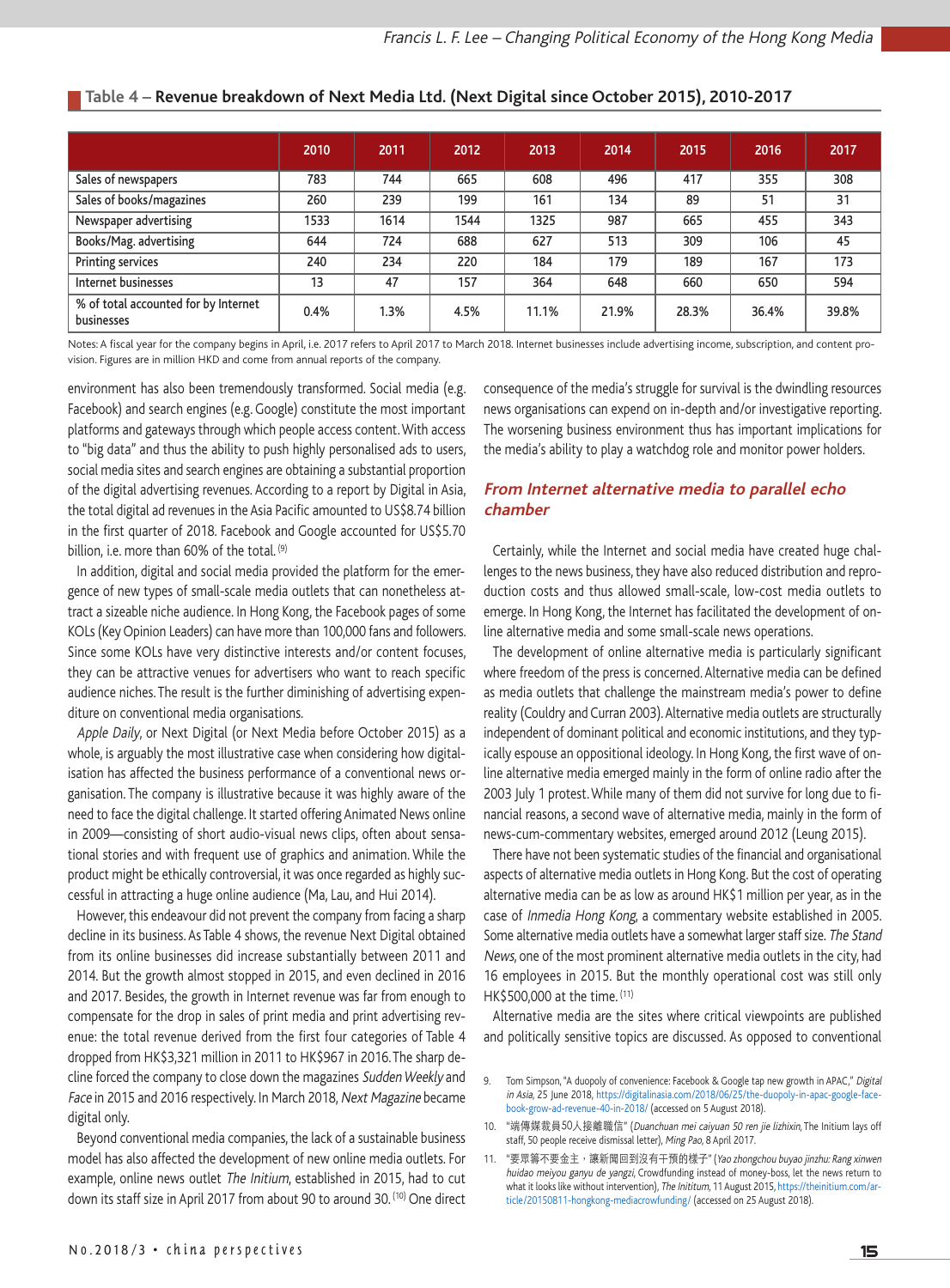| <b>Type</b>                    | <b>Name</b>                            | Year of<br>establishment | No. of page likes<br>on Facebook as<br>of 15 January<br>2018 | <b>Remarks</b>                                                                                                                                                                                                                                                                                                                                   |  |  |
|--------------------------------|----------------------------------------|--------------------------|--------------------------------------------------------------|--------------------------------------------------------------------------------------------------------------------------------------------------------------------------------------------------------------------------------------------------------------------------------------------------------------------------------------------------|--|--|
| General interest<br>news media | HK01.com                               | 2016                     | 434,279                                                      | Established by businessman and former owner of Ming PaoYu Punhoi;<br>employing more than 600 staff at the time of writing.<br>Established with investment by a banker of mainland origin in 2015,<br>targeting the Greater China and overseas Chinese audience.<br>Founded by Sing Tao News Corporation Ltd. and its former CEO<br>Lo Wing Hung. |  |  |
|                                | The Initium<br><b>Bastille Post</b>    | 2015<br>2013             | 243,641<br>1,018,357                                         |                                                                                                                                                                                                                                                                                                                                                  |  |  |
| Alternative media              | Inmedia HK                             | 2005                     | 487,119                                                      | Formed by a group of activists and academics and closely associated with<br>several social movements in Hong Kong.                                                                                                                                                                                                                               |  |  |
|                                | The Stand News<br><b>Passion Times</b> | 2014<br>2012             | 220,739<br>409,862                                           | Formerly The House News, which was closed down in July 2014 with founder<br>Tony Choi claiming to have been facing severe political pressure; Choi and key<br>staff of The House News founded The Stand News in December 2014.<br>Operated by the localist political group Civic Passion.                                                        |  |  |
| Pro-government                 | <b>HKG Pao</b>                         | 2015                     | 102,568                                                      | Owned by Chow Yung, founder of the pro-government group Silent Majority<br>for Hong Kong.                                                                                                                                                                                                                                                        |  |  |
| Facebook pages                 | <b>Silent Majority</b>                 | 2013                     | 170,227                                                      | Operated by the pro-government group Silent Majority for Hong Kong.<br>Funded by the Hong Kong United Foundation, which has close ties to C.Y.                                                                                                                                                                                                   |  |  |

315,469

#### **Table 5 – Selected online media in Hong Kong**

news media, many of the alternative media prefer advocacy over the norms of objectivity and neutrality. Empirical research has shown that online alternative media consumption is related to more critical views toward the government, stronger perceptions of self-censorship in the mainstream media, and higher levels of protest participation (Leung and Lee 2014). These media outlets thus help maintain and expand the range of public discourse available to citizens.

2013

Speak Out HK

Nevertheless, online alternative media and other small-scale online news outlets have several interrelated limitations. First, the lack of resources means that many of them do not engage in much original news reporting. They often focus on publishing commentaries and repackaging the news offered by conventional media, but the latter practice only adds to the plight of the conventional news organisations.

Second, the pro-establishment forces have set up a number of Facebook pages for the circulation of pro-government information and discourse surrounding key public issues, with Silent Majority for Hong Kong, HKG Pao, and Speak Out Hong Kong among the most prominent ones (see Table 5). Backed by the superior resources of the pro-establishment forces and often adopting polemical rhetoric, these pages often obtain levels of engagement—in terms of likes, shares, and comments attracted by their posts even higher than those obtained by the critical alternative media outlets during heated controversies. (12)

Third, with the presence of both online alternative media and pro-government outlets, and given how the Internet has facilitated heightened degrees of selective exposure (Sunstein 2017), media outlets on both sides are likely to reach mainly the supporters on their own side. The oppositional views publicised through the online alternative media are therefore unlikely to be able to influence the public at large. Instead, as Chan and Fu (2017) illustrate, when the online outlets on the two sides of the political divide formed into distinctive clusters, public opinion would become more polarised, i.e. the outlets only succeeded in reinforcing the views of their supporters.

Certainly, the latter phenomenon happens not only in Hong Kong. What Chan and Fu (2017) illustrate is the implication of the general phenomenon of cyberbalkanisation, i.e. the segregation of the Internet into small groups with shared interests and views. For this article, the important point is that cyberbalkanisation is not a "natural" phenomenon arising merely out of people's tendency toward selective exposure. In Hong Kong, while the state can hardly eliminate the online alternative media, its supporters have attempted to minimise the influence of alternative media through creating their own outposts, resulting in a balkanised cyberspace where the circulation of anti-government views becomes restricted.

Leung, Chief Executive of Hong Kong from 2012 to 2017.

## **Concluding discussion**

This article reviewed the changing political economy of the Hong Kong news media in the first two decades after the handover. The mainstream media remain deeply embedded in the web of state-business relationships. As with 20 years ago, many media owners are business people having vast interests in the mainland. Yet ownership control does not entail constant intrusion into newsroom operations. The tug-of-war between political pressure and journalistic professionalism persists to the present and is likely to continue.

Nonetheless, the political economic structure is not fixed and unmoving. It is argued that, while business tycoons have established their footholds in China, "being a Hong Kong media owner" may no longer be as valuable as it was. At the same time, due to both social and technological changes, the media business is facing huge challenges. The opportunity costs of running a Hong Kong media organisation have increased, thus further reducing the incentives for Hong Kong business people to own media organisations. The

<sup>12.</sup> TANG, Gary Kin-Yat 鄧鍵一, "從七警事件看網上親建制輿論" (Cong qijing shijian kan wangshang qinjianzhi yulun, Analysing pro-establishment public opinion through the seven police officers controversy), Ming Pao, 27 April 2017.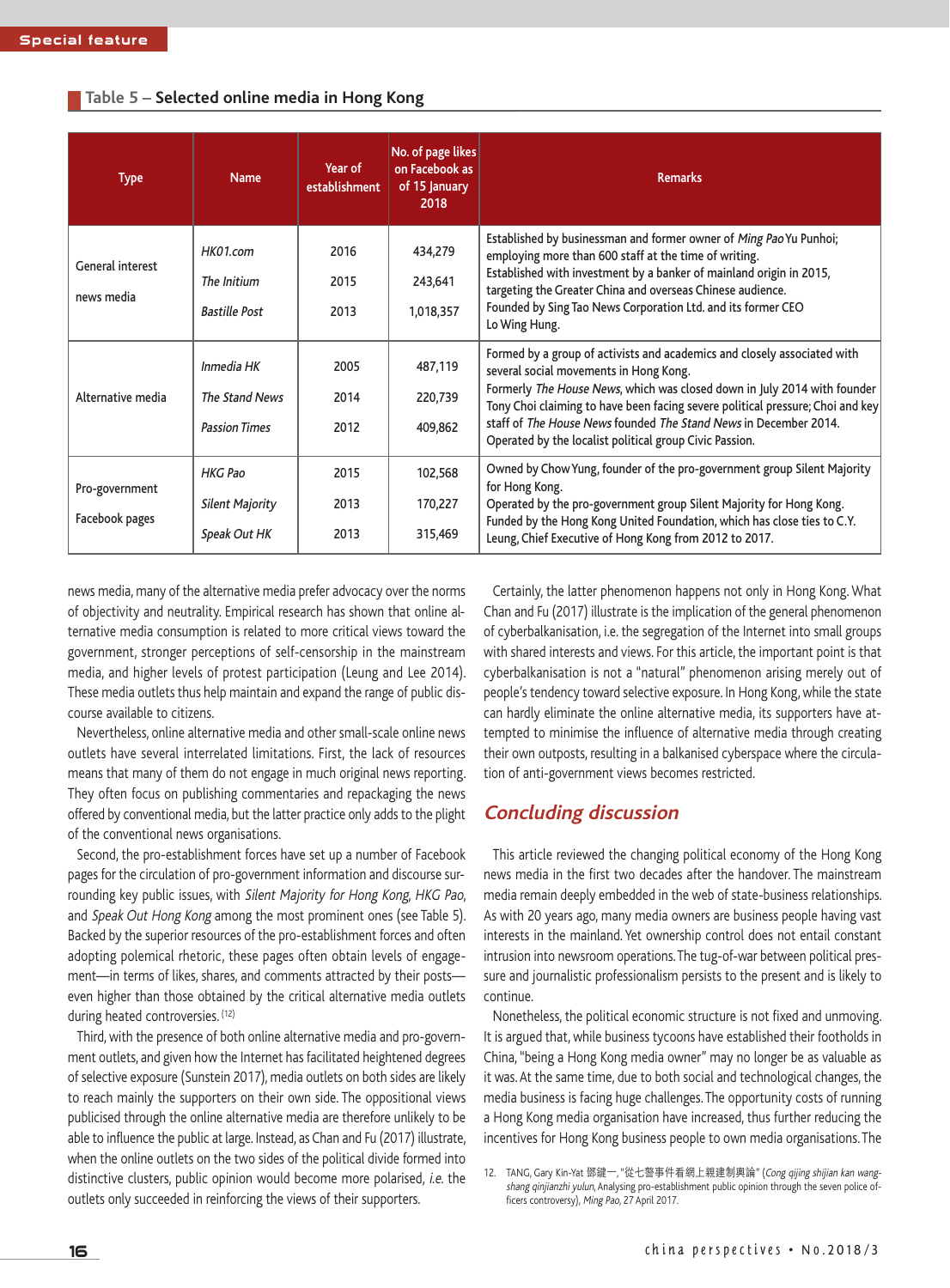development has paved the way for the entrance of Chinese capital into the Hong Kong media scene.

Writing in the early post-handover years, Chin-chuan Lee (2000: 291) has noted that "the impact of the new political economy on media structure and content has been uneven and paradoxical," because "economic concerns of the media create a political space for their workers to operate, to breathe, and even to defect or resist state structure." Two decades after the handover, market concerns as a counteracting force, while not having disappeared completely, seem to have weakened substantially.

The popularisation of the Internet and social media once led to much optimistic discourse about the power of new information technologies to promote freedom of information. But in recent years, more scholars have noted the limitations or even anti-democratic tendencies of social media (Sunstein 2017) and how authoritarian countries have developed sophisticated methods to tame the Internet. MacKinnon (2013) has coined the term "network authoritarianism" to refer to the ways China controls digital media through a mixture of practices including censorship, astroturfing, supporter mobilisation, monitoring of online opinions, and so on. The Chinese government may not be able to employ its full repertoire of Internet control in Hong Kong, but the pro-establishment camp has drawn upon its superior resources to establish a strong online presence.

This article thus explains the decline in press freedom in Hong Kong from a political economy perspective. In the foreseeable future, two issues are especially worthy of attention. The first is whether the entrance of Chinese capital into the Hong Kong media scene will continue, and what the consequences of the trend are. Whether mainland capital is different from or worse than Hong Kong capital for the free press is after all an empirical question. Yet it might be argued that, compared with mainland Chinese business people, Hong Kong and Southeast Asian tycoons are less likely to turn their media outlets into explicit propaganda machines. Hong Kong business tycoons, who belong to the local society, might be more sensitive toward the "tradition of press freedom" in the city. Their "political mission," as commonly understood, was to ensure that their media organisations would not step outside the boundaries of acceptability. Hence there is still a distinction between conservative mainstream newspapers and newspapers directly sponsored by the CCP, such as Wen Wei Po and Ta Kung Pao. The question is whether owners from mainland China would carry a dif-

ferent "political mission" and hold a fundamentally different understanding of the press, and whether they will change the rules and norms of newsroom operation.

Second, the continual evolution of the digital media environment will have important implications for freedom of expression in the city. Barring extreme and radical measures, the Chinese and Hong Kong governments will have to live with the existence of a free Internet in Hong Kong. Yet that does not mean that the governments cannot strengthen their attempts to control public opinion through extending some of the means of Internet control in the mainland to the city. For example, in the prelude to the Umbrella Movement, the emails of one key proponent of the occupation campaign were leaked. The event hinted at online surveillance by the state. Some observers have expressed the worry that the Chinese and Hong Kong governments will expand their surveillance work in the city (Tsui 2015).

Finally, it is worth noting that press freedom is impossible without the presence of freedom of speech in society at large. As stated at the beginning, it is beyond the scope of this article to discuss this broader problematic. Suffice it to reiterate the point that how the Chinese and Hong Kong governments shape the legal parameters for free speech in the city, such as through the proposal to introduce China's national anthem law to Hong Kong and the possible re-initiation of national security legislation, constitutes another issue of concern.

Nevertheless, to end the article on a less gloomy note, freedom of expression and of the press in Hong Kong is not totally dead. The struggles and negotiations for press freedom are still going on. It is up to professional journalists to conduct their local resistance within newsrooms, up to civil society groups to enact online alternative media to communicate alternative views and information, and up to ordinary citizens to offer support to those media outlets that are willing to hold onto their professional principles and challenge the powerholders.

**Francis L. F. Lee is Professor in the School of Journalism and Communication at the Chinese University of Hong Kong. School of Journalism and Communication, Room 206-207, Humanities Building, New Asia College, The Chinese University of Hong Kong, Shatin, N.T., Hong Kong (francis\_lee@cuhk.edu.hk).**

Manuscript received on 13 April 2018. Accepted on 24 July 2018.